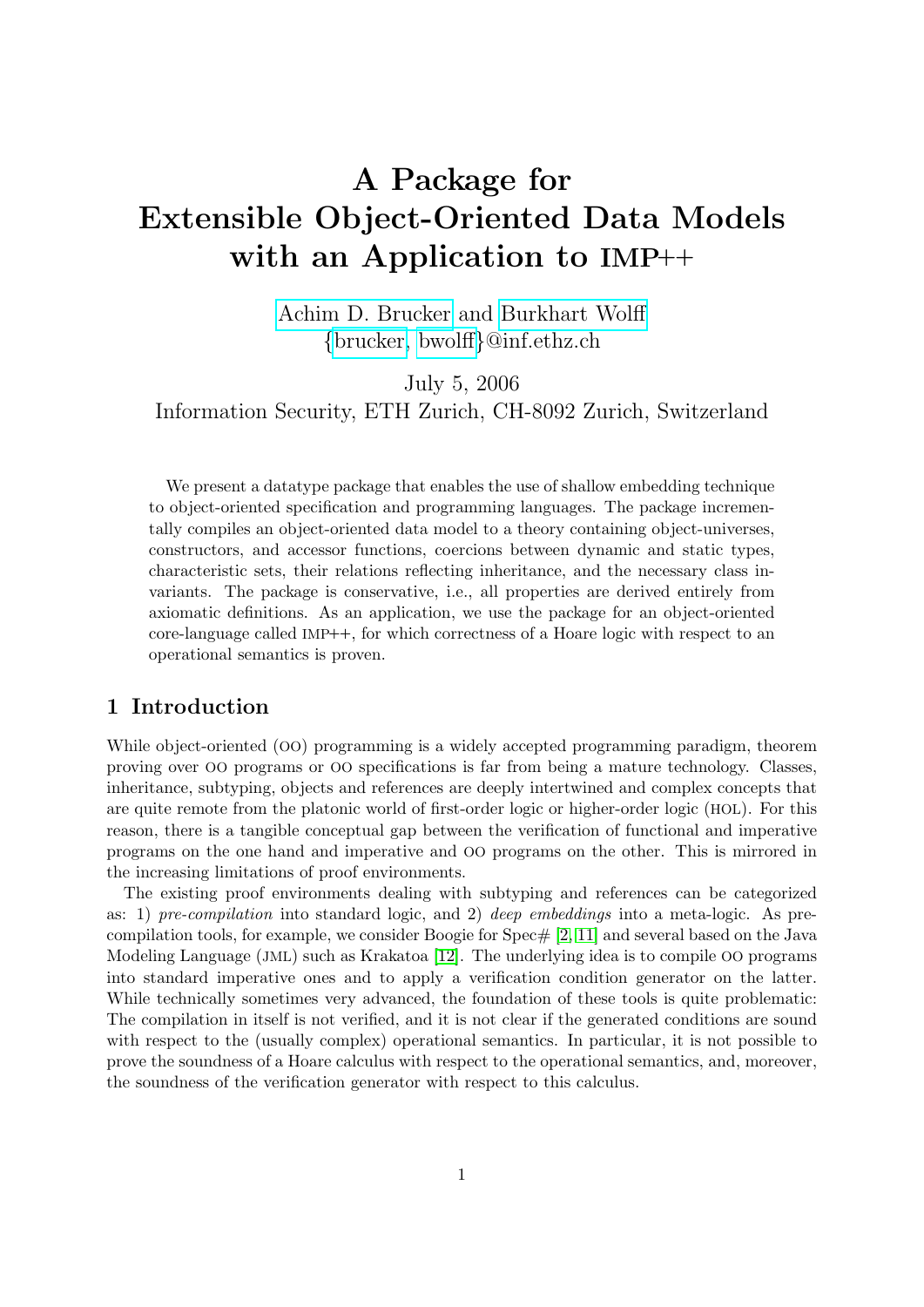#### 1 Introduction

Among the tools based on deep embeddings, there is a sizable body of literature on formal models of Java-like languages (e.g., [\[7,](#page-13-1) [8,](#page-13-2) [19,](#page-14-2) [23\]](#page-14-3)). In a deep embedding of a language semantics, syntax and types are represented by free datatypes. As a consequence, derived calculi inherit a heavy syntactic bias in form of side-conditions over binding and typing issues. This is unavoidable if one is interested in meta-theoretic properties such as type-safety; however, when reasoning over applications and not over language tweaks, this advantage turns into a major obstacle for efficient deduction. Thus, while various proofs for type-safety, soundness of Hoare calculi and even soundness of verification condition generators are done, none of the mentioned deep embeddings has been used for substantial proof work in applications.

In contrast, the *shallow embedding* technique has been used for semantic representations such as HOL itself (in Isabelle/Pure), for HOLCF (in Isabelle/HOL) allowing reasoning over Haskell-like programs [\[15\]](#page-14-4) or, for HOL-Z [\[5\]](#page-13-3). These embeddings have been used for substantial applications [\[3\]](#page-13-4). The essence of a shallow embedding is to represent object-language binding and typing directly in the binding and typing machinery of the meta-language. Thus, many side-conditions are simply unnecessary; type-safety, for example, has been proven implicitly when deriving computational rules from semantic definitions. Since implicit side-conditions are "implemented" by built-in mechanisms, they are handled orders of magnitude faster compared to an explicit treatment.

At first sight, it seems impossible to apply the shallow embedding technique to OO languages in  $HOL$ . In this technique, an expression E of type T in some OO language must be translated into some HOL-expression  $E'$  of HOL-type  $T'$ . The translation should preserve well-typedness in both ways, in particular the subtype relation. However, by "translation" we do not mean a simple one-to-one conversion; rather, the translation might use the OO type system for a pre-processing making, for example, implicit coercions between subtypes and supertypes explicit. Still, this requires a representation where subtyping is embedded into parametric polymorphism.

The type representation problem becomes apparent when defining the most fundamental concept of an OO language, namely its underlying state called object structure. Objects are abstract representations of pieces of memory that are linked via references (object identifiers, oid) to each other. Objects are tuples of "class attributes," i.e., elementary values like Integers or Strings or references to other objects. The type of these tuples is viewed as the type of the class they are belonging to. Obviously, object structures are maps of type  $oid \Rightarrow \mathscr{U}$  relating references to objects living in a universe  $\mathscr U$  of all objects.

Instead of constructing such a universe globally for all data-models (which is either untyped or "too large" for (simply) typed HOL, where all type sums must be finite), one could think of generating an object universe only for each given system of classes. Ignoring subtyping and inheritance for a moment, this would result in a universe  $\mathcal{U}^0 = A + B$  for some class system with the classes  $A$  and  $B$ . Unfortunately, such a construction is not extensible: If we add a new class to an existing class system, say D, then the "obvious" construction  $\mathcal{U}^1 = A + B + D$  results in a type *different* from  $\mathscr{U}^0$ , making their object structures logically incomparable. Properties, that have been proven over  $\mathscr{U}^0$  will not hold over  $\mathscr{U}^1$ . Thus, such a naive approach rules out an incremental construction of class systems, which makes it clearly unfeasible.

As contributions of this paper, we present a novel universe construction which represents subtyping within parametric polymorphism in a preserving manner *and* which is extensible. This construction is used in a novel kind of datatype-package (implemented for Isabelle/HOL), i.e., a kind of logic compiler that generates for each class system and its extensions conservative definitions representing an OO data theory. This includes the definition of constructors and accessors, coercions between types, tests, characteristic sets of objects. On this basis, properties reflecting subtyping and proof principles like class invariants are automatically derived. Further, we apply this datatype-package for a small imperative language with OO features and show the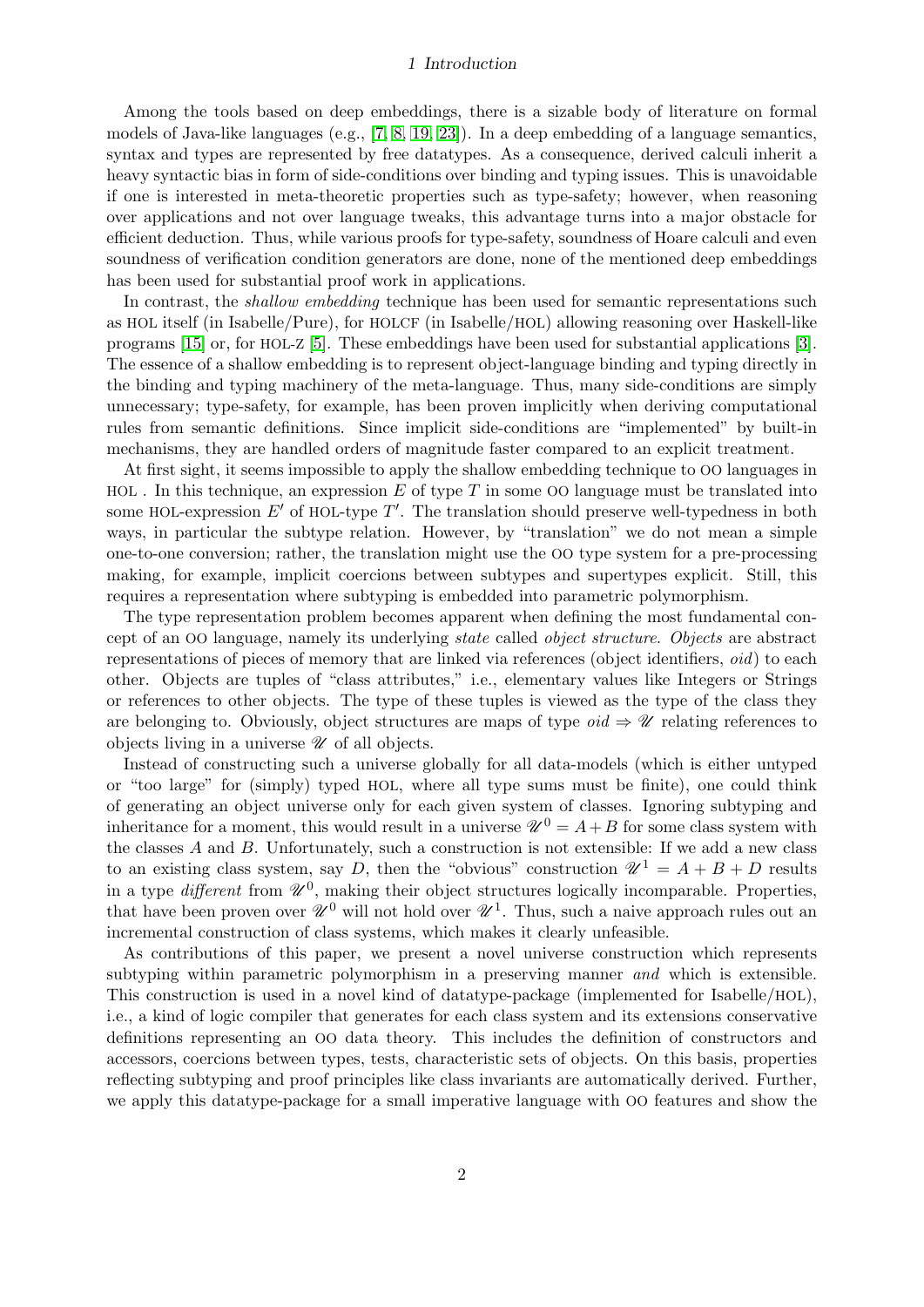soundness of a Hoare calculus.

## 2 Formal and Technical Background

Isabelle [\[18\]](#page-14-5) is a generic, LCF-style theorem prover implemented in SML. For our object-oriented datatype package, we use the possibility to build SML programs performing symbolic computations over formulae in a logically safe way. Isabelle/HOL offers support for checks for conservatism of definitions, datatypes, primitive and well-founded recursion, and powerful generic proof engines based on rewriting and tableau provers.

Higher-order logic (HOL) [\[1\]](#page-13-5) is a classical logic with equality enriched by total polymorphic higher-order functions. It is more expressive than first-order logic, e.g., induction schemes can be expressed inside the logic. HOL is based on the typed  $\lambda$ -calculus, i.e., the *terms* of HOL are  $\lambda$ -expressions. The *application* is written by juxtaposition  $E E'$ , and the *abstraction* is written  $\lambda x. E$ . Types may be built from type variables (like  $\alpha$ ,  $\beta$ , optionally annotated by type classes, e.g.,  $\alpha$ : order) or type constructors (e.g., bool). Type constructors may have arguments (e.g.,  $\alpha$  list). The type constructor for the function space is written infix:  $\alpha \Rightarrow \beta$ ; multiple applications like  $\tau_1 \Rightarrow (\ldots \Rightarrow (\tau_n \Rightarrow \tau_{n+1}) \ldots)$  are also written as  $[\tau_1, \ldots, \tau_n] \Rightarrow \tau_{n+1}$ . HOL is centered around the extensional logical equality  $=$  = with type  $[\alpha, \alpha] \Rightarrow$  bool, where bool is the fundamental logical type. The logical connectives  $\wedge$ ,  $\vee$ ,  $\rightarrow$   $\rightarrow$  of HOL have type [bool, bool]  $\Rightarrow$  bool,  $\neg$ has type bool  $\Rightarrow$  bool. The quantifiers  $\forall$  . and  $\exists$  . have type  $(\alpha \Rightarrow$  bool)  $\Rightarrow$  bool. Quantifiers may range over higher order types, i.e., functions.

The type discipline rules out paradoxes such as Russel's paradox in untyped set theory. Sets of type  $\alpha$  set can be defined isomorphic to functions of type  $\alpha \Rightarrow$  bool; the element-of-relation  $\alpha \in \Delta$ has the type  $[\alpha, \alpha \text{ set}] \Rightarrow$  bool and corresponds basically to the application; in contrast, the set comprehension  $\{\underline{\ }$  has type  $[\alpha \text{ set}, \alpha \Rightarrow \text{bool}] \Rightarrow \alpha \text{ set}$  and corresponds to the  $\lambda$ -abstraction.

We assume a type class  $\alpha$  :: bot for all types  $\alpha$  that provide an exceptional element  $\perp$ ; for each type in this class a test for defindness is available via def  $x \equiv (x \neq \perp)$ . The HOL type constructor  $\tau_1$  assigns to each type  $\tau$  a type lifted by  $\bot$ . Thus, each type  $\alpha_1$  is member of the class bot. The function  $\Box$ :  $\alpha \to \alpha_{\perp}$  denotes the injection, the function  $\Box$ :  $\alpha_{\perp} \to \alpha$  its inverse for defined values.

## <span id="page-2-0"></span>3 Typed Object Universes in an Object Store

In this section, we introduce our families  $\mathscr{U}^i$  of object universes. Each  $\mathscr{U}^i$  comprises all value types and an extensible *class type representation* induced by a class hierarchy. To each class, a class type is associated which represents the set of object instances or objects. The extensibility of a universe type is reflected by "holes" (polymorphic variables), that can be filled when "adding" extensions to a class. Our construction ensures that  $\mathscr{U}^{i+1}$  is just a type instance of  $\mathscr{U}^{i}$  (where  $\mathscr{U}^{(i+1)}$  is constructed by adding new classes to  $\mathscr{U}^{i}$ ). Thus, properties proven over object systems "living" in  $\mathscr{U}^i$  remain valid in  $\mathscr{U}^{i+1}$ .

## 3.1 A Formal Framework of Object Structure Encodings

We will present the framework of our object encoding together with a small example: assume a class Node with an attribute i of type integer and two attributes left and right of type Node, and a derived class Cnode (thus, Cnode is a subtype of Node) with an attribute color of type Boolean.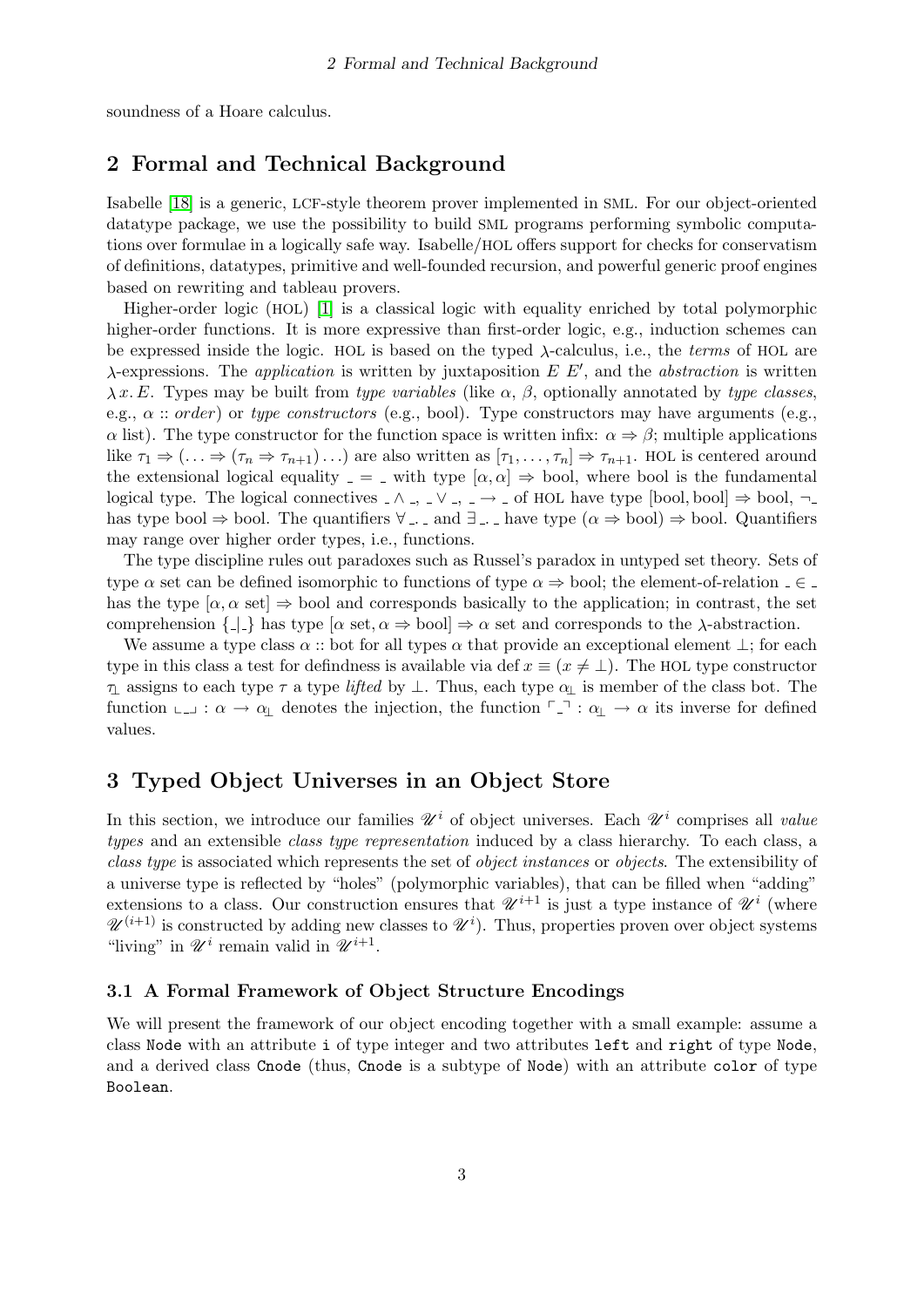In the following we define several type sets which all are subsets of the types of the HOL typesystem. This set, although denoted in usual set-notation, is a meta-theoretic construct, i.e., it cannot be formalized in HOL .

**Definition 1 (Attribute Types)** The set of *attribute types* 24 is defined inductively as follows:

- 1. {Boolean, Integer, Real, String,  $oid$ }  $\subset \mathfrak{A}$ , and
- 2. {a Set, a Sequence, a Bag}  $\subset \mathfrak{A}$  for all  $a \in \mathfrak{A}$ .

Attributes with class types, e.g., the attribute left of class Node, are encoded using the type oid. These object identifiers (i.e., references) will be resolved by accessor functions like A.left for a given state; an access failure will be reported by ⊥. Details of the accessor function definition process are described elsewhere [\[6\]](#page-13-6).

In principle, a class is a Cartesian products of its attribute types extended by an abstract type ensuring uniqueness.

**Definition 2 (Tag Types)** For each class C a tag type  $t \in \mathcal{I}$  is associated. The set  $\mathcal{I}$  is called the set of tag types.

Tag types are one of the reasons why we can built a strongly typed universe (with regard to the OO type system), e.g., for class Node we assign an abstract datatype  $Node_t$  with the only element  $Node_{\text{kev}}$ . Further, for each class we introduce a base class type:

**Definition 3 (Base Class Types)** The set of base class types  $\mathfrak{B}$  is defined as follows:

- 1. classes without attributes are represented by  $(t \times \text{unit}) \in \mathfrak{B}$ , where  $t \in \mathfrak{T}$  and unit is a special HOL type denoting the empty product.
- 2. if  $t \in \mathfrak{T}$  is a tag type and  $a_i \in \mathfrak{A}$  for  $i \in \{0, \ldots, n\}$  then  $(t \times a_0 \times \cdots \times a_n) \in \mathfrak{B}$ .

Thus, the base object type of class Node is Node<sub>t</sub>  $\times$  Integer  $\times$  *oid*  $\times$  *oid* and of class Cnode is  $Cnode_t \times Boolean$ .

Without loss of generality, we assume in our object model a common supertype of all objects. In the case of OCL (Object Constraint Language), this is OclAny, in the case of Java this is Object. This assumption is no restriction because such a common supertype can always be added to a given class structure.

**Definition 4 (Object)** Let Object<sub>t</sub>  $\in \mathcal{I}$  be the tag of the common supertype 0bject and *oid* the type of the object identifiers,

- 1. in the non-referential setting, we define  $\alpha$  0bject := (Object<sub>t</sub>  $\times \alpha_{\perp}$ ).
- 2. in the *referential* setting, we define  $\alpha$  0bject :=  $((\text{Object}_t \times \text{oid}) \times \alpha_{\perp})$ .

In the referential setting, object generator functions can be defined such that freshly generated object-identifiers to an object are also stored in the object itself; thus, the construction of reference types and of referential equality is fairly easy. However, for other OO semantics the non-referential setting is appropriate, where objects are viewed more like values. We discuss the consequences of this choice elsewhere in more detail [\[6\]](#page-13-6). Now we have all the foundations for defining the type of our family of universes formally:

**Definition 5 (Universe Types)** The set of all universe types  $\mathfrak{U}_{ref}$  resp.  $\mathfrak{U}_{ref}$  (abbreviated  $\mathfrak{U}_x$ ) is inductively defined by:

1.  $\mathscr{U}_{\alpha}^0 \in \mathfrak{U}_{\mathbf{x}}$  is the initial universe type with one type variable (hole)  $\alpha$ .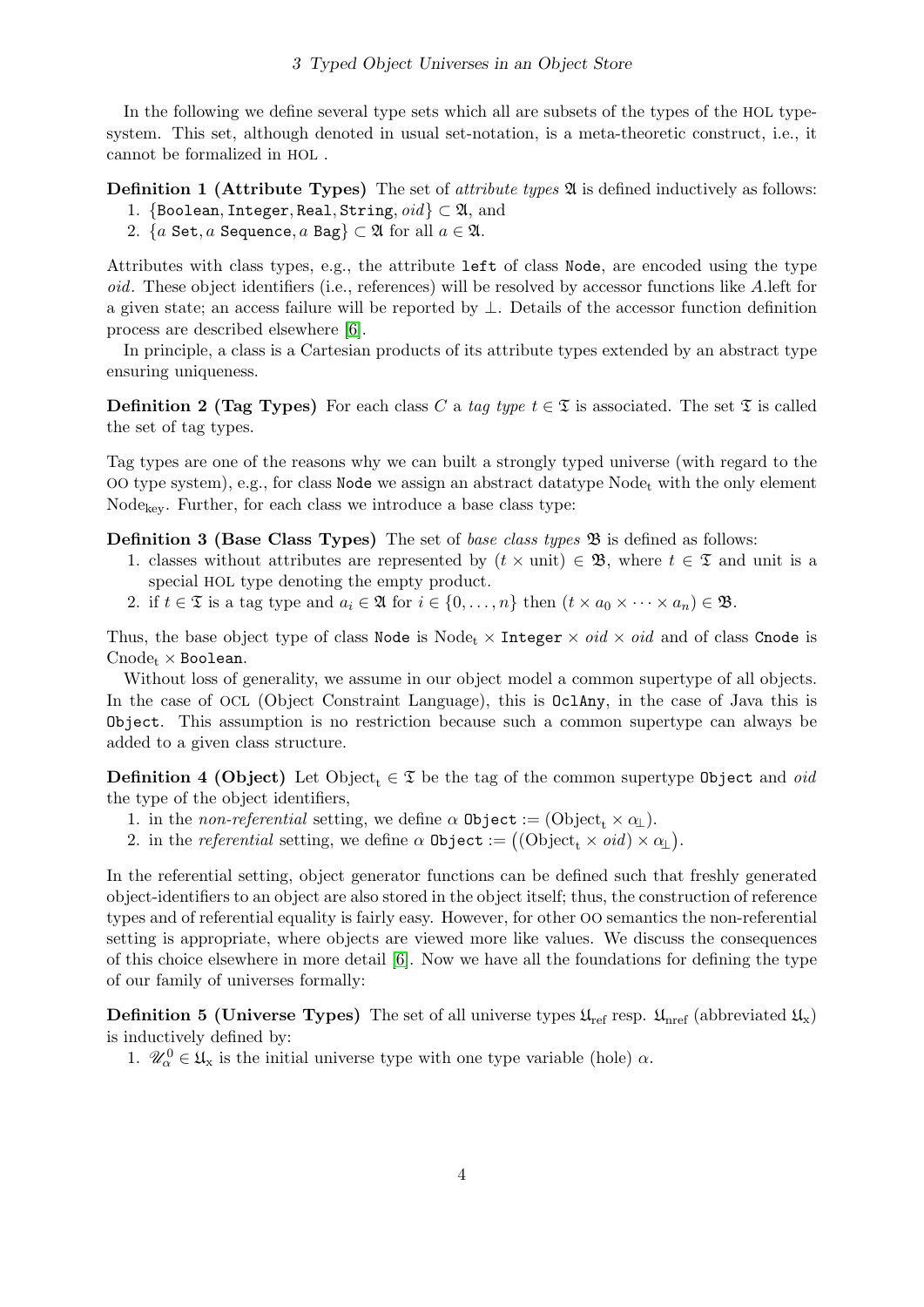- 2. if  $\mathscr{U}_{(\alpha_0,\dots,\alpha_n,\beta_1,\dots,\beta_m)} \in \mathfrak{U}_{\mathbf{x}}, n, m \in \mathbb{N}, i \in \{0,\dots,n\}$  and  $c \in \mathfrak{B}$  then  $\mathscr{U}_{(\alpha_0,\dots,\alpha_n,\beta_1,\dots,\beta_m)}\Big[\alpha_i:=\big((c\times(\alpha_{n+1})_{\!\!\bot})+\beta_{m+1}\big)\Big]\in\mathfrak{U}_\mathbf{x}$ This definition covers the introduction of "direct object extensions" by instantiating  $\alpha$ variables.
- 3. if  $\mathscr{U}_{(\alpha_0,\ldots,\alpha_n,\beta_1,\ldots,\beta_m)} \in \mathfrak{U}_{\mathbf{x}}, n, m \in \mathbb{N}, i \in \{0,\ldots,m\}, \text{ and } c \in \mathfrak{B} \text{ then}$  $\mathscr{U}_{(\alpha_0,\dots,\alpha_n,\beta_1,\dots,\beta_m)}\Big[\beta_i:=\big((c\times(\alpha_{n+1})_{\!\!\bot})+\beta_{m+1}\big)\Big]\in\mathfrak{U}_\mathbf{x}$ This definition covers the introduction of "alternative object extensions" by instantiating  $\beta$ -variables.

The initial universe  $\mathscr{U}^0_\alpha$  represents mainly the common supertype (i.e., 0bject) of all classes, i.e., a simple definition would be  $\mathscr{U}^0_\alpha = \alpha$  Object. However, we will need the ability to store  $Values = Real + Integer + Boolean + String.$  Therefore, we define the initial universe type by  $\mathscr{U}^0_\alpha=\alpha$  <code>Object</code>  $+$  *Values*. Extending the initial universe  $\mathscr{U}^0_{(\alpha)},$  in parallel, with the classes <code>Node</code> and Cnode leads to the following universe type:

$$
\mathscr{U}^1_{(\alpha_C, \beta_C, \beta_N)} = \left( (\text{Node}_t \times \text{Integer} \times \text{oid} \times \text{oid}) \times ((\text{Code}_t \times \text{Boolean}) \times (\alpha_C)_L + \beta_C)_1 + \beta_N \right) \text{Object} + \text{Values.}
$$

We pick up the idea of a universe representation without values for a class with all its extensions (subtypes). We construct for each class a type that describes a class and all its subtypes. They can be seen as "paths" in the tree-like structure of universe types, collecting all attributes in Cartesian products and pruning the type sums and  $\beta$ -alternatives.

**Definition 6 (Class Type)** The set of *class types*  $\mathfrak{C}$  is defined as follows: Let  $\mathcal{U}$  be the universe covering, among others, class  $C_n$ , and let  $C_0, \ldots, C_{n-1}$  be the supertypes of  $C$ , i.e,  $C_i$  is inherited from  $C_{i-1}$ . The class type of C is defined as:

1. 
$$
C_i \in \mathfrak{B}, i \in \{0, ..., n\}
$$
 then  
\n
$$
\mathscr{C}_{\alpha}^0 = \left(C_0 \times \left(C_1 \times (C_2 \times ... \times (C_n \times \alpha_L)_{\perp})_{\perp}\right)_{\perp}\right)_{\perp} \in \mathfrak{C},
$$

2.  $\mathfrak{U}_{\mathfrak{C}} \supset \mathfrak{C}$ , where  $\mathfrak{U}_{\mathfrak{C}}$  is the set of universe types with  $\mathscr{U}_{\alpha}^0 = \mathscr{C}_{\alpha}^0$ .

Thus in our example we construct for the class type of class Node the type

$$
(\alpha_C, \beta_C) \text{ Node} = \ \Big( (\text{Node}_t \times \text{Integer} \times \text{oid} \times \text{oid}) \times \big( (\text{Cnode}_t \times \text{Boolean}) \times (\alpha_C)_\bot + \beta_C \big)_\bot \Big) \text{ Object} \, .
$$

Here,  $\alpha_{\rm C}$  allows for extension with new classes by inheriting from Cnode while  $\beta_{\rm C}$  allows for direct inheritance from Node.

Alternatively, one could omit the lifting of the base types of the supertypes in the definition of class types. We see our definition as the more general one, since it allows for "partial objects" potentially relevant for other OO semantics for programming languages.

In both cases the outermost  $\perp$  reflect the fact that class objects may also be undefined, in particular after projecting them from some term in the universe or failing type casts. This choice has the consequence that constructor arguments may be undefined.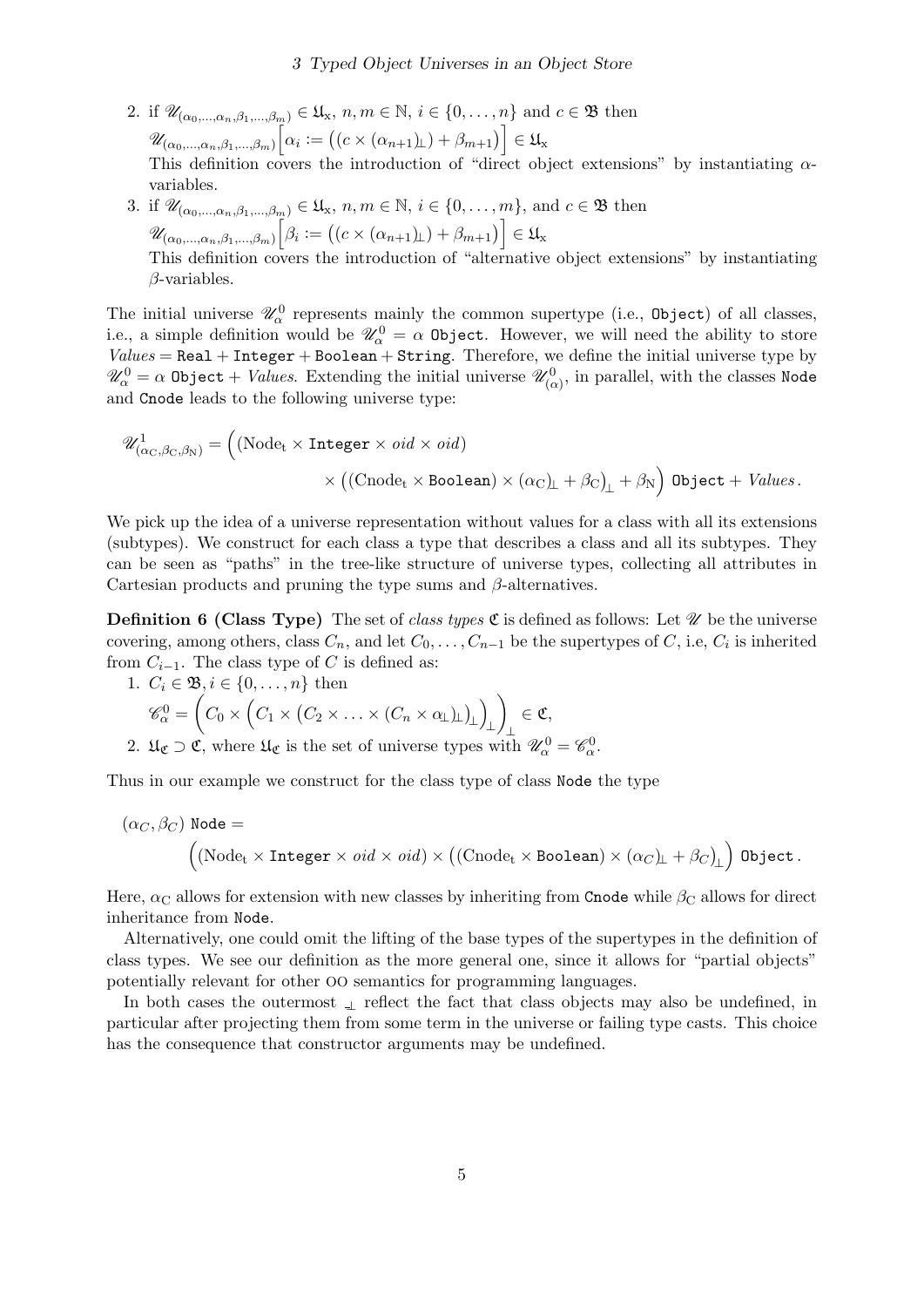#### 3.2 Handling Instances

We provide for each class injections and projects. In the case of  $\mathsf{Object}$  these definitions are quite easy, e.g., using the constructors Inl and Inr for type sums we can easily insert an Object object into the initial universe via

$$
mk_{Object} \, o = Inl \, o \qquad \qquad \text{with type } \alpha \text{ Object} \to \mathscr{U}_{\alpha}^{0}
$$

and the inverse function for constructing an Object object out of an universe can be defined as follows:

get<sub>Object</sub> 
$$
u = \begin{cases} k & \text{if } u = \text{Inl } k \\ \varepsilon k & \text{if } u = \text{Inr } k \end{cases}
$$
 with type  $\mathscr{U}_{\alpha}^{0} \to \alpha$  Object.

In the general case, the definitions of the injections and projections is a little bit more complex, but follows the same schema: for the injections we have to find the "right" position in the type sum and insert the given object into that position. Further, we define in a similar way projectors for all class attributes.

In a next step, we define type test functions; for universe types we need to test if an element of the universe belongs to a specific type, i.e., we need to test which corresponding extensions are defined. For Object we define:

isUniv<sub>Object</sub> 
$$
u = \begin{cases} \text{true} & \text{if } u = \text{Inl } k \\ \text{false} & \text{if } u = \text{Inr } k \end{cases}
$$
 with type  $\mathscr{U}_{\alpha}^{0} \to \text{bool}$ .

For class types we define two type tests, an exact one that tests if an object is exactly of the given dynamic type and a more liberal one that tests if an object is of the given type or a subtype thereof. Testing the latter one, which is called kind in the OCL standard, is quite easy. We only have to test that the base type of the object is defined, e.g., not equal to  $\perp$ :

isKind<sub>Object</sub> 
$$
o = \text{def } o
$$
 with type  $\alpha$  Object  $\rightarrow$  bool.

An object is exactly of a specific dynamic type, if it is of the given kind and the extension is undefined, e.g.:

isType<sub>Object</sub> 
$$
o = \text{isKind}_{Object} \land \neg((\text{def o base}) o)
$$
 with type  $\alpha$  Object  $\rightarrow$  bool.

The type tests for user defined classes are defined in a similar way by testing the corresponding extensions for definedness.

Finally, we define coercions, i.e., ways to type-cast classes along their subtype hierarchy. Thus we define for each class a cast to its direct subtype and to its direct supertype. We need no conversion on the universe types where the subtype relations are handled by polymorphism. Therefore we can define the type casts as simple compositions of projections and injections, e.g.:

$$
\text{Node}_{[\text{Object}]} = \text{get}_{\text{Object}} \circ \text{mk}_{\text{Node}} \qquad \text{with type } (\alpha_1, \beta) \text{ Node} \rightarrow (\alpha_1, \beta_1) \text{ Object},
$$

$$
Object_{[Node]} = get_{Node} \circ mk_{Object} \qquad \text{with type } (\alpha_1, \beta_1) \text{ Object} \rightarrow (\alpha_1, \beta_1) \text{ Node.}
$$

These type-casts are changing the *static type* of an object, while the *dynamic type* remains unchanged.

Note, for a universe construction without values, e.g.,  $\mathscr{U}^0_\alpha = \alpha$  0bject, the universe type and the class type for the common supertype are the same. In that case there is a particularly strong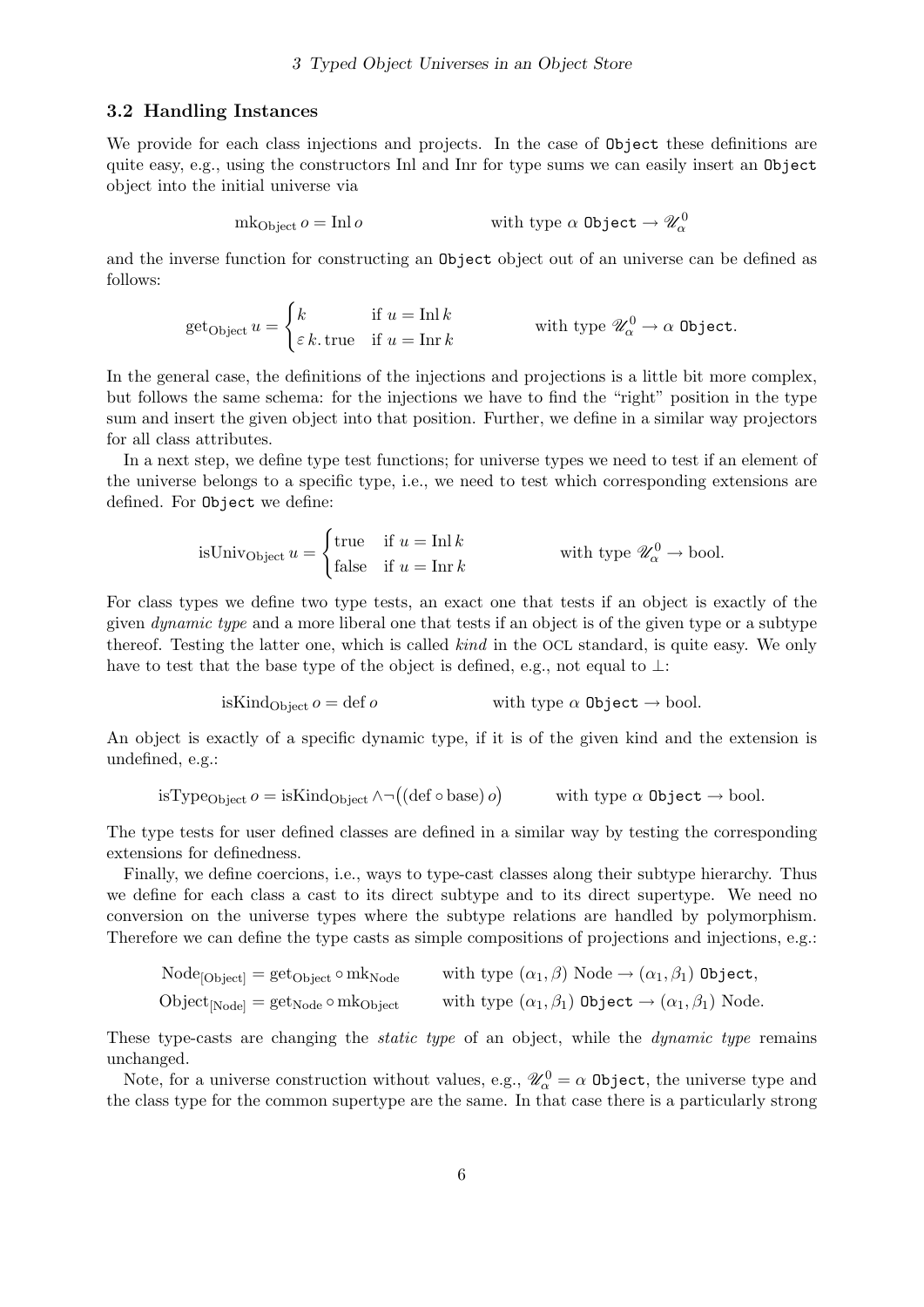#### 4 The Package

relation between class types and universe types on the one hand and on the other there is a strong relation between the conversion functions and the injections and projections function. In more detail, one can understand the projections as a cast from the universe type to the given class type and the injections are inverse.

Now, if we build a theorem over class invariants (based finally on these projections, injections, casts, characteristic sets, etc.), it will remain valid even if we extend the universe via  $\alpha$  and  $\beta$  instantiations. Therefore, we have solved the problem of structured extensibility for objectoriented languages.

This constructions establishes a subtype relation via inheritance. Therefore, a set of Nodes (with type  $((\alpha_1, \beta)$  Node) Set) can also contain Cnodes. For resolving operation overloading, i.e., late-binding, the packages generates operation tables user-defined operations. This construction is described in [\[6\]](#page-13-6).

## <span id="page-6-0"></span>4 The Package

Beside defining the presented definitions, the package proves that our encoding of object-structures is a faithful representation of OO (e.g., in the sense of language like Java or Smalltalk or the UML standard [\[20\]](#page-14-6)). These theorems are proven for each class, e.g., during loading a specific UML model. This is similar to other datatype packages in interactive theorem provers. Further, these theorems are also a prerequisite for successful reasoning over object structures. This includes properties of the object structure, e.g., that our conversion between universe representations and object representation is lossless, i.e., by proving:

isKind<sub>C</sub>  $o \Longrightarrow$  get<sub>C</sub>(mk<sub>C</sub>  $o$ ) =  $o$  and isUniv<sub>C</sub>  $u \Longrightarrow$  mk<sub>C</sub>(get<sub>C</sub>  $u$ ) =  $u$ .

In the rest of this section, we show how our package encodes recursive data structures with invariants and explain the underlying method.

## 4.1 Encoding Recursive Object Structures

A main contribution of our work is the encoding of recursive object structures, including the support for class invariants. First we introduce some basic notion: for arbitrary binary HOL operations op, we write  $\tau \models P$  op Q for  $\ulcorner P \tau \urcorner$  op  $\ulcorner Q \tau \urcorner$ . Moreover, we write  $\tau \models \partial x$  ("x is defined in state  $\tau$ ") for def(x  $\tau$ ), and  $\tau \models \emptyset$  x for the contrary. We use generated accessor functions self. Left and self right that select a component in an object and de-reference the *oid* in the state  $\tau$ .

Recall our previous example, where the class Node describes a potentially infinite recursive object structure. Assume that we want to constrain the attribute i of class Node to values greater than 5. This is expressed by the following function approximating the set of possible instances of the class Node and its subclasses:

NodeKindF :: 
$$
\mathcal{U}^1_{(\alpha_C,\beta_C,\beta_N)}
$$
 St  $\Rightarrow \mathcal{U}^1_{(\alpha_C,\beta_C,\beta_N)}$  St  $\Rightarrow (\alpha_C, \beta_C)$  Node set  
\n $\Rightarrow \mathcal{U}^1_{(\alpha_C,\beta_C,\beta_N)}$  St  $\Rightarrow (\alpha_C, \beta_C)$  Node set  
\nNodeKindF  $\equiv \lambda \tau$ .  $\lambda X$ . { *self* |  $\tau \models \partial$  *self* . $\lambda \tau \models self.\lambda \tau \models self.\text{left } \land \tau \models (self.\text{left}) \in X$   
\n $\land \tau \models \partial$  *self* .right  $\land \tau \models (self.\text{right}) \in X$   
\n $\land \tau \models \partial$  *self* .right  $\land \tau \models (self.\text{right}) \in X$ }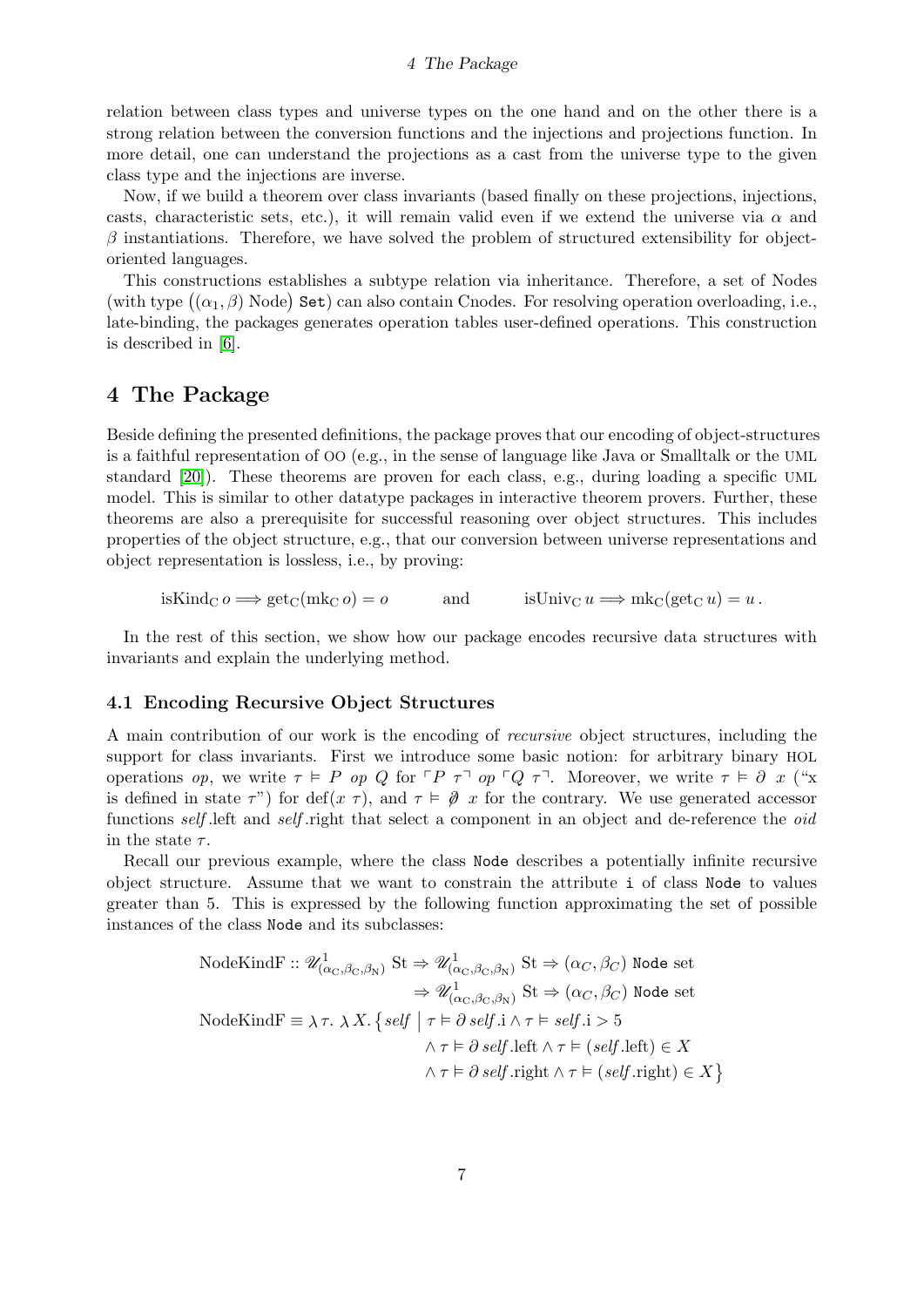#### 4 The Package

In a setting with subtyping, we need two characteristic type sets, a sloppy one, the *char*acteristic kind set, and a fussy one, the characteristic type set. By adding the conjunct  $\tau \models$  $self \rightarrow IsType(Node)$  (essentially a notation for the previously defined type tests), we can construct another approximation function (which has obviously the same type as NodeKindF):

NodeTypeF 
$$
\equiv \lambda \tau
$$
.  $\lambda X$ . { *self* | (*self*  $\in$  (NodeKindF  $\tau X$ ))  
 $\land \tau \vDash self \rightarrow IsType(\text{Node})$ }

Thus, the characteristic kind set for the class Node can be defined as the greatest fixedpoint over the function NodeKindF:

NodeKindSet :: 
$$
\mathcal{U}^1_{(\alpha_C, \beta_C, \beta_N)}
$$
 St  $\Rightarrow \mathcal{U}^1_{(\alpha_C, \beta_C, \beta_N)}$  St  $\Rightarrow (\alpha_C, \beta_C)$  Node set  
NodeKindSet  $\equiv \lambda \tau$ . (gfp(NodeKindF  $\tau$ )).

For the characteristic type set we proceed analogously. We infer a *class invariant theorem*:

$$
\tau \vDash \mathit{self} \in \mathit{NodeKindSet} = \tau \vDash \partial \mathit{self}.i \land \tau \vDash \mathit{self}.i > 5
$$
\n
$$
\land \tau \vDash \partial \mathit{self}.left \land \tau \vDash (\mathit{self}.left) \in \mathit{NodeKindSet}
$$
\n
$$
\land \tau \vDash \partial \mathit{self}.\mathit{right} \land \tau \vDash (\mathit{self}.\mathit{right}) \in \mathit{NodeKindSet}
$$

and prove automatically by monotonicity of the approximation functions and their point-wise inclusion:

#### NodeTypeSet ⊆ NodeKindSet

This kind of theorems remains valid if we add further classes in a class system.

Now we relate class invariants of subtypes to class invariants of supertypes. Here, we use coercion functions described in the previous section; we write  $o_{[Node]}$  for the object  $o$  converted to the type Node of its superclass. The trick is done by defining a new approximation for an inherited class Cnode on the basis of the approximation function of the superclass:

$$
\text{CnodeF} \equiv \lambda \tau. \ \lambda X. \ \{ \text{self} \mid \text{self}_{[Node]} \in (\text{NodeKindF } \tau \ (\lambda \text{ o. o}_{[Node]}) \setminus X)) \wedge \cdots \}
$$

where the  $\dots$  stand for the constraints specific to the subclass and  $\check{ }$  denotes the pointwise application.

Similar to [\[4\]](#page-13-7) we can handle mutual-recursive datatype definitions by encoding them into a type sum. However, we already have a suitable type sum together with the needed injections and projections, namely our universe type with the make and get methods for each class. The only requirement is, that a set of mutual recursive classes must be introduced "in parallel," i.e, as one extension of an existing universe.

These type sets have the usual properties that one associates with OO type-systems. Let  $\mathfrak{C}_N$  $(\mathfrak{K}_{N})$  be the characteristic type set (characteristic kind set) of a class N and let  $\mathfrak{C}_{N}$  and  $\mathfrak{K}_{N}$  be the corresponding type sets of a direct subclass of N, then our encoding process proves formally that the characteristic type set is a subset of the kind set, i.e:

$$
\tau \vDash \mathit{self} \in \mathfrak{C}_N \longrightarrow \tau \vDash \mathit{self} \in \mathfrak{K}_N \, .
$$

And also, that the kind set of the subclass is (after type coercion) a subset of the type set (and thus also of the kind set) of the superclass:

$$
\tau \vDash \mathit{self} \in \mathfrak{K}_C \longrightarrow \tau \vDash \mathit{self}_{[Node]} \in \mathfrak{C}_N \, .
$$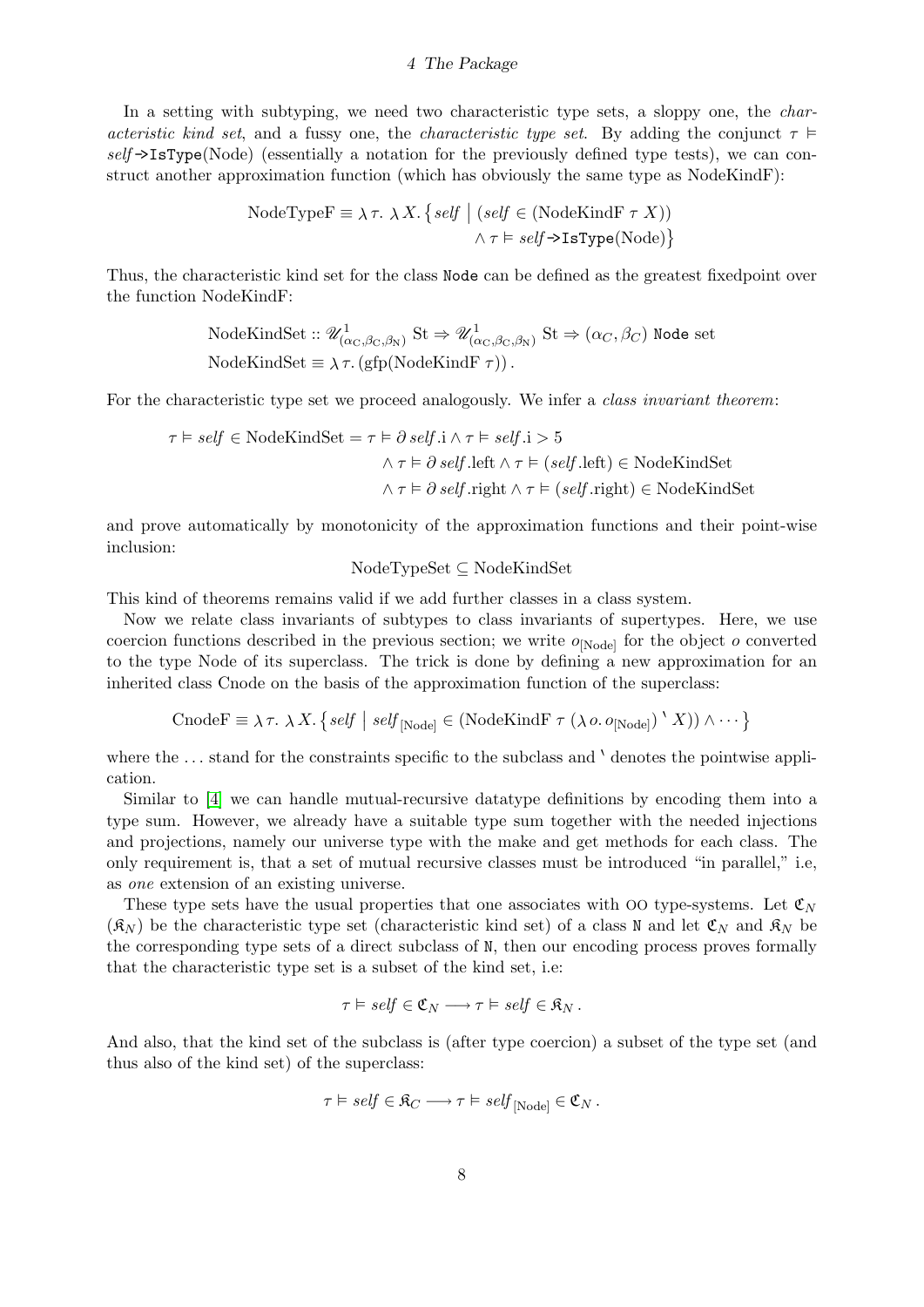These proofs are based on co-inductions and involve a kind of bi-simulation of (potentially) infinite object structures. Further, these proofs depend on theorems that are already proven over the pre-defined types, e.g., Object. These proofs where done in the context of the initial universe  $\mathcal{U}^0$  and can be instantiated directly in the new universe without replaying the proof scripts; this is our main motivation for an extensible construction.

#### <span id="page-8-0"></span>4.2 The Underlying Method

Our OO datatype package also supports a special analysis and verification method based on the idea of providing several versions of invariants that restrict the type and kind sets with different grades. For example, the discussed type sets and kind sets are of major importance when resolving overloading and late-binding: If we can infer from a class invariant that some object must be of a particular type, then late-binding method invocation can be reduced to a straight-forward procedure call with simplified semantics.

- As a default we generate for each class three different type sets and kind sets:
- 1. a set based on the user-defined invariant,
- 2. a set allowing undefined references, i.e., all accessor to attributes of type oid are combined with a corresponding  $\hat{\phi}$ -statement by disjunction, and
- 3. one allowing undefined references and undefined value types, i.e., all attribute accesses are combined with an corresponding  $\hat{\phi}$ -statement by disjunction.

This enumeration is ordered ascending with respect to the number of instances that fulfill the conditions, i.e., every object that is in the first set, is also in the other two. Such an hierarchy of invariants allows for formally specifying the circumstances under which invariants should hold.

In practice we assume the need for an even more fine-grained graduation of invariants. Whereas at the moment one has to reproduce the encoding process of our package to introduce new invariant types, we intend to provide an automatic mechanism for defining new invariant types, i.e., an interface to our package that defines new type sets and also automatically proves the basic properties, including the inclusion relation with respect to the already defined type sets. Overall, we believe that the support of different invariants is a corner stone of successful verification of OO systems, see also [\[11\]](#page-14-0) where the authors arguing for weakened invariants, e.g., for inner calls for specifications written in JML.

# 5 Application: A Shallow Embedding of IMP++

In the following, we will interface the generated datatype theories of the package to a small, nontrivial OO language and show that compact calculi for denotational, operational and axiomatic semantics can be derived in a standard exercise. In particular, we show that proof-work as well as usability is fairly similar to previous work on IMP [\[24,](#page-14-7) [17\]](#page-14-8), but notably easier than traditional work based on deep embeddings for OO languages since binding and typing are internalized. The small language follows deliberately the standard presentation of IMP in the Isabelle/HOL library inspired by a standard textbook on program semantics [\[24\]](#page-14-7), but extends it with typedness, treatment of undefinedness, object-creation and object-update. In a small example, we sketch how to apply it for reasoning on weak and strong data invariants on tree-like structures.

There are essentially two ways to represent Boolean and value expressions in a shallow representation for IMP: either we try to represent them as functions from the HOL library directly. Or we use an own language of operations that take undefinedness into account and hides the  $\lambda$ -wiring of state passing away such as the HOL-OCL library [\[6\]](#page-13-6). The former has the advantage of direct reuse of Isabelle's powerful arithmetic decision procedures, while the latter has the advantage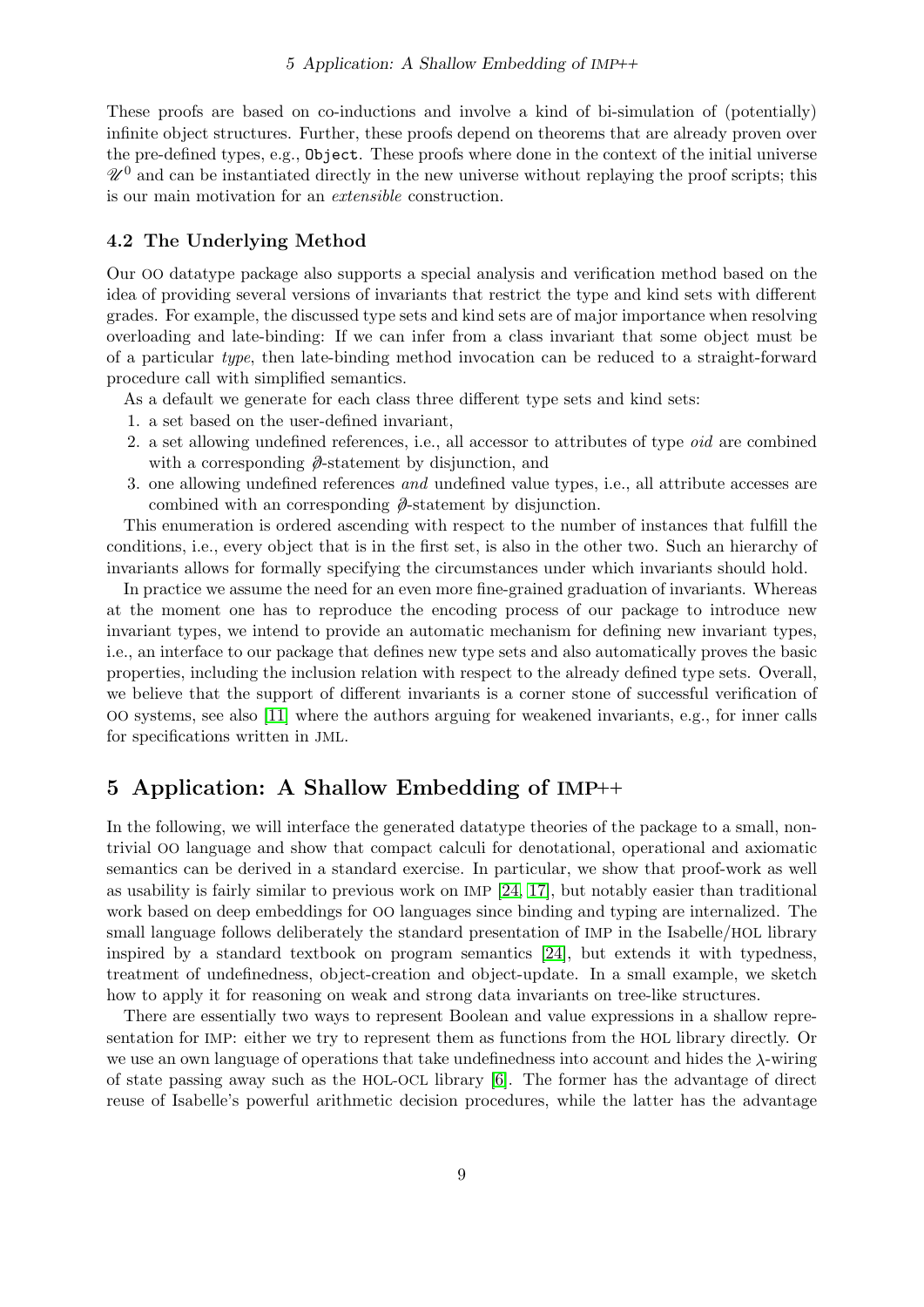of representing "realistic" operational behavior: "1 div  $0 = 1$  div 0" is simply true in the former variant, but an exception in the latter. Since it is our main purpose to show applicability, i.e., proximity to specification languages such as JML, OCL, VDM or Spec#, we opt for the latter.

We re-interpret the logical judgments  $\tau \in X$  op Y of the previous section to  $\tau \in X$  (Sop)  $Y =$  $\lvert$  true<sub>J</sub> and define Sop as the lifted strictified versions of op:

$$
S \text{ op } X \text{ } Y = \lambda \tau. \begin{cases} \bot^{\top} X \tau^{\top} \text{ op } \ulcorner Y \tau^{\top} \urcorner & \text{if } X \tau \neq \bot \wedge X \tau \neq \bot, \\ \bot & \text{otherwise.} \end{cases}
$$

Thus, we generate context-lifted strictified versions for the basic operators  $=$   $=$   $\ldots$   $\lambda$   $=$   $\ldots$   $\lambda$   $=$   $+$   $-$ \*,  $-$ ∪,  $-$ ∩, etc. Recall that the operations  $τ ∈ ∂x$  and  $τ ∈ ∅x$  are lifted versions of def x and  $\neg$  def x; note, however, that they are non-strict and can be used to test if the access to program variables or references in the store has been successful.

#### 5.1 Program Variables and Their Typed Semantic Interface.

Traditionally, program variables are just an object identifier (*oid*) representing the reference into the state, which is just a partial map  $oid \rightarrow \alpha$ . In a typed setting, we need also an embedding and projection pair and a sets denoting domain and co-domain of the functions between universe and class types. Thus, we represent a program variable by a tuple  $(\alpha : \text{bot}, \beta : \text{bot})$ Var with the components:

(ref :: *oid*, proj ::  $\alpha$  :: bot  $\Rightarrow \beta$ , emb ::  $\beta$  :: bot  $\Rightarrow \alpha$ , dom ::  $\alpha$  set, cod ::  $\alpha$  set)

satisfying the properties:

$$
\forall x \in \text{cod } v. ((\text{proj } v) \circ (\text{emb } v)) x = x \land \forall x \in \text{dom } v. ((\text{emb } v) \circ (\text{proj } v)) x = x
$$

$$
\land (\text{emb } v \perp) = \bot \land \forall x. \text{ def}(\text{emb } v x) = (\text{def } x)
$$

$$
\land (\text{proj } v \perp) = \bot \land \forall x. \text{ def}(\text{proj } v x) = (\text{def } x)
$$

Variables are encapsulated in the type-constructor ( $\alpha$  :: bot,  $\beta$  :: bot)Var; they are instantiated by the package with the derived injection-projection pairs for class types.

The variable look-up operation  $\#V$  has type  $\alpha$  state  $\Rightarrow \beta$ . It is defined to yield  $\bot$  for undefined references and a suitably converted value of type  $\beta$  otherwise. Due to the lifting, we can use updates directly inside expressions:  $\tau \vDash \#X + 1 \doteq \#Y$  is a legally typed expression provided that X and Y are program variables with appropriate type interface. For example,  $m_{\text{Node}}$ and get<sub>Node</sub> are the instances for *emb* and *proj*, and *dom* and *cod* can be set to appropriate characteristic sets.

Note, however, that it is far too restrictive to chose a strict user-defined class invariant like NodeKindSet for this purpose. This would constrain the programming language, i.e., only object systems where all references in all objects must be defined at any time could be constructed. Therefore, it is sensible to chose a more liberal version of it allowing undefined references, i.e., version 2) described in section [4.2](#page-8-0) is an appropriate candidate.

#### 5.2 Syntax

The syntax of IMP++ is introduced via a datatype definition:

| $\alpha$ com = SKIP                       | $\alpha$ com ; $\alpha$ com                          |
|-------------------------------------------|------------------------------------------------------|
| CMD $\alpha$ cmd $\,$                     | IF $\alpha$ bexp THEN $\alpha$ com ELSE $\alpha$ com |
| Assign <i>oid</i> $(\alpha \text{ aexp})$ | WHILE $\alpha$ bexp DO $\alpha$ com                  |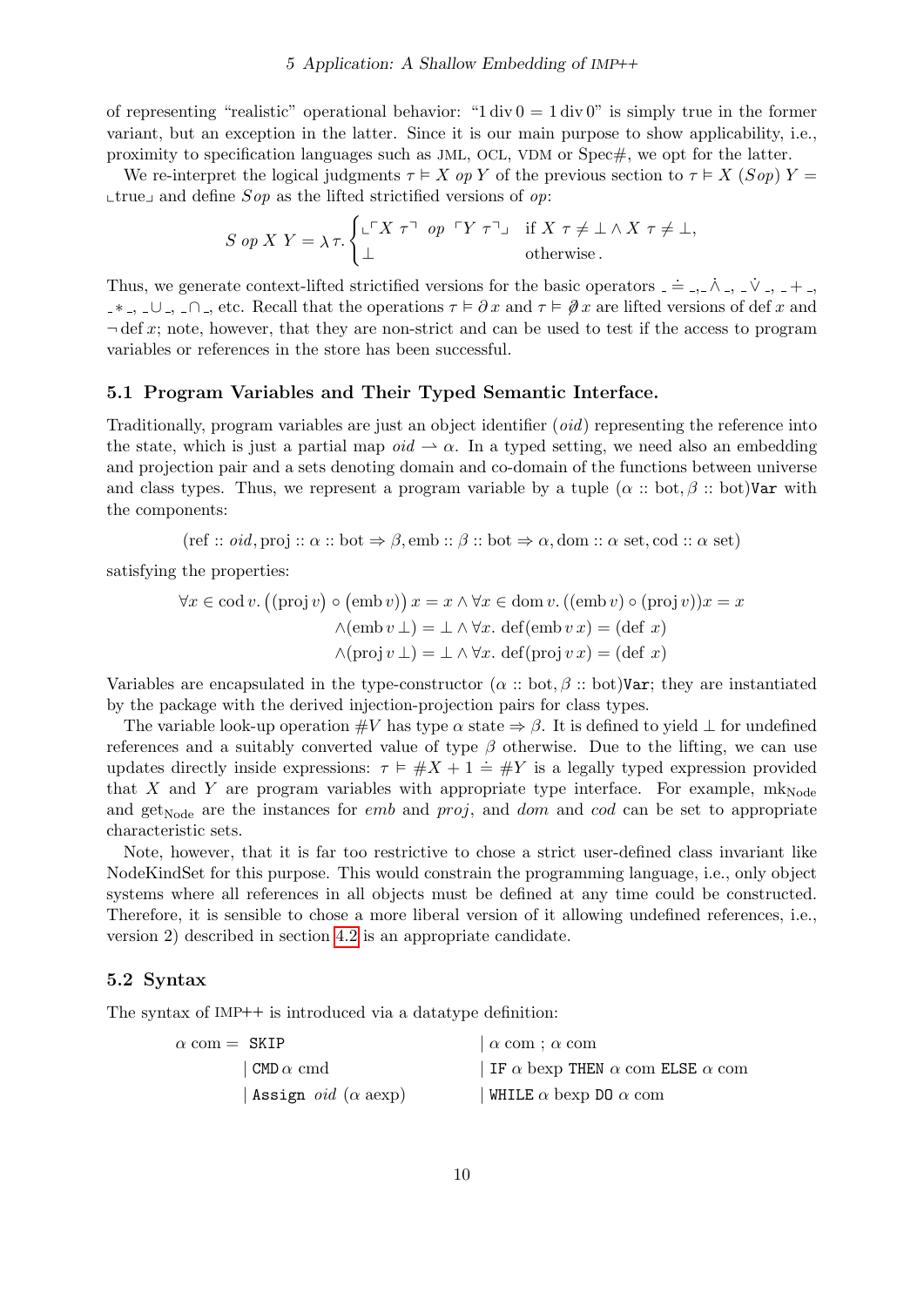Here,  $\alpha$  bexp is a synonym for  $\alpha$  state  $\Rightarrow$  bool<sub>l</sub> and cmd for  $\alpha$  state  $\Rightarrow$   $\alpha$  state<sub>⊥</sub>. In this definition, the assignment is untyped, i.e., the type of the variable is unrelated to the "intended type" of the *oid*. The following notation overcomes this problem:

$$
X := = E \triangleq \texttt{Assign}(\text{Oid } X) \big((\text{Emb } Y) \circ E \big)
$$

where Oid and Emb are the suitable projections and embeddings. Throughout this paper, we will assume that IMP++ assignments have this format.

#### 5.3 Denotational Semantics

The denotational semantics is a relation on states; since uncaught exceptions may occur on the command level, we have also *error states* denoted by  $\bot$ . Thus, the type of the relation is  $(\alpha$  :: bot state<sub>l</sub>  $\times \alpha$  state<sub>l</sub>)set. As a consequence, we need to provide the "strict extension" <sub>-</sub> of type  $(\beta_1 \times \gamma_1)$  set  $\Rightarrow (\alpha_1 \times \beta_1)$  set  $\Rightarrow (\alpha_1 \times \gamma_1)$  set on relations:

$$
r \circ_{\perp} s \equiv \{ (\perp, \perp) \} \cup \{ (x, z). \text{ def } x \land (\exists y. \text{ def } y \land (x, y) \in s \land (y, z) \in r) \}
$$
  

$$
\cup \{ (x, z). \text{ def } x \land (\exists y. \text{ def } y \land (x, y) \in s \land z = \perp) \}
$$

The definition of the semantic function  $C$  is a primitive recursion over the syntax:

$$
C(\text{SKIP}) = \text{Id}
$$
  
\n
$$
C(\text{CMD } f) = \{(s, t) \cdot s = \bot \land t = \bot\} \cup \{(s, t) \cdot \text{def } s \land t = f \ulcorner s \urcorner\}
$$
  
\n
$$
C(\text{Assign } oid \ a) = \{(s, t) \cdot s = \bot \land t = \bot\}
$$
  
\n
$$
\cup \{(s, t) \cdot \text{def } s \land \neg \text{def}(a \ulcorner s \urcorner) \land t = \bot\}
$$
  
\n
$$
\cup \{(s, t) \cdot \text{def } s \land \text{def}(a \ulcorner s \urcorner) \land t = \bot \ulcorner s \urcorner (oid \mapsto a \ulcorner s \urcorner) \urcorner\}
$$
  
\n
$$
C(c_0; c_1) = C(c_1) \circ \bot C(c_0)
$$
  
\n
$$
C(\text{IF } b \text{ THEN } c_1 \text{ ELSE } c_2) = \{(s, t) \cdot (s = \bot \lor b \ulcorner s \urcorner = \bot) \land t = \bot\}
$$
  
\n
$$
\cup \{(s, t) \cdot \text{def } s \land \text{def}(b \ulcorner s \urcorner) \land b \ulcorner s \urcorner = \bot \text{true} \sqcup \land (s, t) \in Cc_1\}
$$
  
\n
$$
\cup \{(s, t) \cdot \text{def } s \land \text{def}(b \ulcorner s \urcorner) \land b \ulcorner s \urcorner = \bot \text{false} \sqcup \land (s, t) \in Cc_2\}
$$
  
\n
$$
C(\text{WHILE } b \text{ DO } c) = \text{Ifp}(\Gamma b (C c))
$$

where  $\Gamma$  is the usual approximation functional for the least fix-point operator lfp, enriched by the cases for undefined states. Based on  $C$ , the derivation of a natural semantics rules like:

$$
\sigma \vDash \emptyset \, a \Longrightarrow \langle x \mathbin{:=} = a, \bot \sigma \bot \rangle \longrightarrow_c \sigma' = (\sigma' = \bot)
$$

is now a routine task. Thus, symbolic computations of programs is similarly done (and similarly efficiently) to IMP with the Isabelle simplifier.

#### 5.4 Hoare Semantics

In our setting, assertions are functions  $\alpha$  :: bot state<sub>⊥</sub> ⇒ bool. The validity of a Hoare triple is stated as traditional:

$$
\models \{P\}c\{Q\} \equiv \forall st. (s, t) \in C(c) \longrightarrow Ps \longrightarrow Qt
$$

Based on the definition for  $C$ , we can derive a Hoare calculus for IMP++. Since we focus on correctness proof and not completeness, we present the rules for validity  $\models$  directly, avoiding a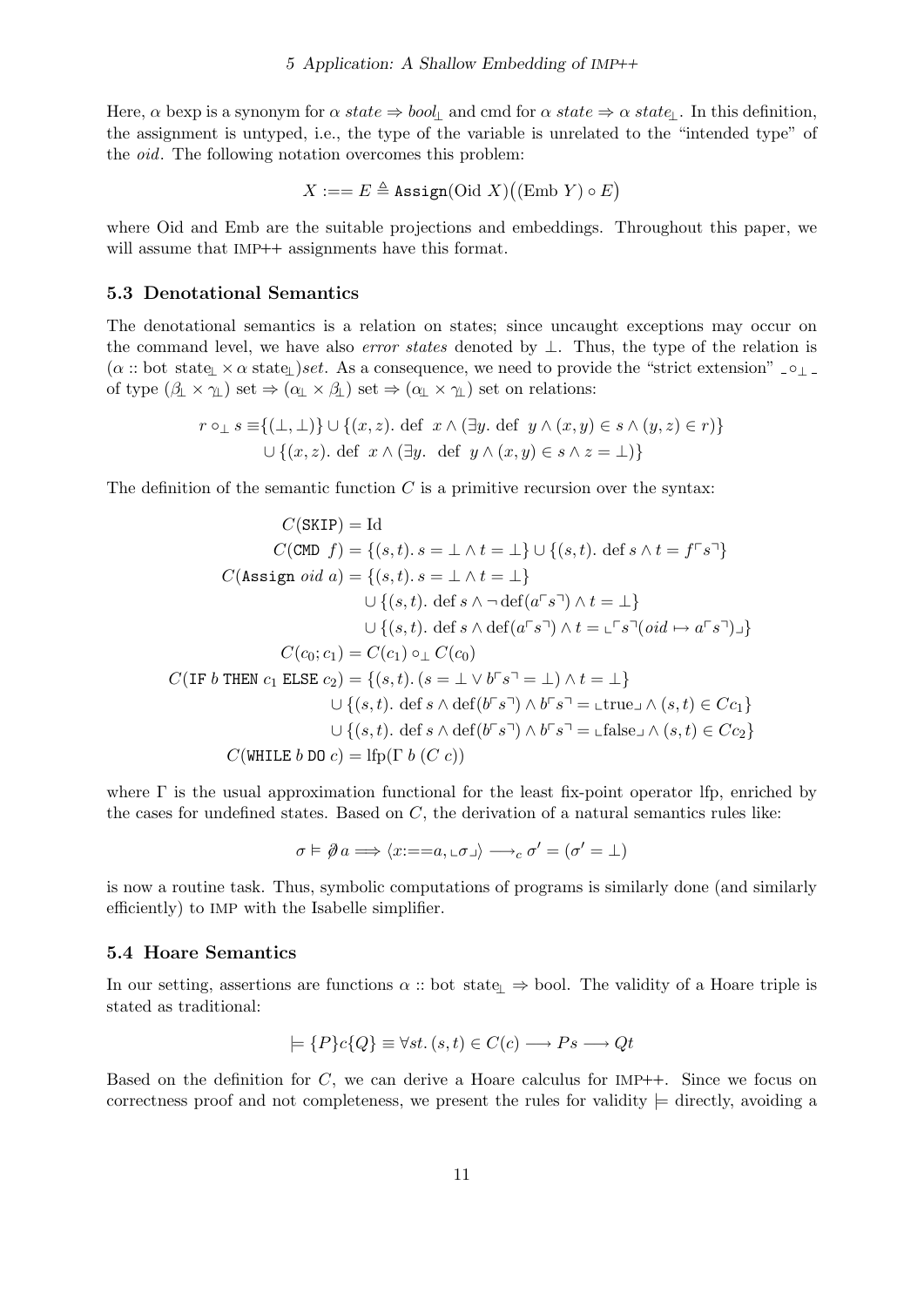#### 5 Application: A Shallow Embedding of IMP++

$$
\frac{\forall s. P's \rightarrow Ps \models \{P\}c\{Q\}}{\models \{P'\}c\{Q'\}} = \frac{\forall s. Qs \rightarrow Q's}{\models \{O\} \text{ SKIP}\{\odot P\}} \n\frac{\models \{O\}c\{OQ\} \models \{OQ\}d\{OR\}}{\models \{OP\}c;d \{OR\}} = \frac{\models \{O\}\land \sigma. P\sigma \land (\ulcorner \sigma \urcorner \vDash b)\}c\{OP\}}{\models \{\partial P\}c;d \{OR\}} = \frac{\models \{O\}c\}[\text{WHILE}\}b\{\text{DD}\}c\{\odot\land \sigma. P\sigma \land (\ulcorner \sigma \urcorner \vDash \neg b)\}}{\models \{\lambda \sigma. \sigma \vDash \text{err}\}c \{\lambda \sigma. \sigma \vDash \text{err}\}} = \frac{\models \{\odot\lambda \sigma. \ulcorner \sigma \urcorner \vDash \partial f \land Q(f\ulcorner \sigma \urcorner)\} \text{CMD } f\{\odot Q\}} \n\frac{\models \{\odot\lambda \sigma. (\ulcorner \sigma \urcorner \vDash \partial a) \land Q(\ulcorner \ulcorner \sigma \urcorner (oid \mapsto a\ulcorner \sigma \urcorner) \urcorner))\} \text{(Assign }oid a)\{\odot Q\}} = \frac{\models \{\odot\lambda \sigma. (P\sigma) \land (\ulcorner \sigma \urcorner \vDash b) \land (\ulcorner \sigma \urcorner \vDash \partial b)\}c\{\odot Q\}} = \frac{\models \{\odot\lambda \sigma. (P\sigma) \land (\ulcorner \sigma \urcorner \vDash \neg b) \land (\ulcorner \sigma \urcorner \vDash \partial b)\}c\{\odot Q\}}}{\models \{\odot P\}\{\text{IF}\}b\{\text{THEN}\}c\{\text{ELSE}\}d\{\odot Q\}}
$$

<span id="page-11-0"></span>Table 1: The Hoare Calculus for IMP++

detour via a derivability notion  $\vdash$ . We define a test for error states (err  $\equiv (\lambda x.\bot x = \bot)$ ) and write  $\sigma \vDash \text{err}$  in predicates. Moreover, we use the abbreviation  $\odot P$  for  $\lambda \sigma$ ,  $\neg (\sigma \vDash \text{err}) \wedge P \sigma$ . Thus, assertions like  $\models {\{\odot P'\}}c{\{\odot Q'\}}$  relate "legal" states. The derived calculus is then surprisingly standard (see Tab. [1\)](#page-11-0).

#### 5.5 An Example in IMP++.

The following IMP++program creates a cyclic data-structure over the class Node consisting of two nodes satisfying the invariant:

$$
\begin{aligned}&\models \{\lambda\, \sigma.\, \sigma \vDash \partial\, \#H1 \wedge \sigma \vDash \partial\, \#H2\}\\&\text{CMD New}(\#H1)(7); \text{CMD New}(\#H2)(9);\\&\text{CMD Update}_{\text{left}}(\#H1)(\#H2); \text{CMD Update}_{\text{left}}(\#H2)(\#H1);\\&\text{CMD Update}_{\text{right}}(\#H1)(\#H1); \text{CMD Update}_{\text{right}}(\#H2)(\#H2)\\&\{\lambda\, \sigma.\, \sigma \vDash \#H1.\, \text{content} \in \text{Node} \wedge \sigma \vDash \#H2.\, \text{content} \in \text{Node}\}\end{aligned}
$$

To model local program variables of "reference type," we assume an extension of the original class system by a new class Nodeaux with a fixed attribute content of type Node. Further, we define the generator  $New<sub>content</sub>(Obj)(val)$  which generates a new Node object, initializes the data attribute with val (checking the liberal invariant), and stores the reference into the content field of Obj. Similarly, the operations  $\text{Update}_{\text{left}}(Obj)(X)$  (and  $\text{Update}_{\text{right}}(Obj)(X))$  updates the left attribute of the object given by the content attribute of  $Obj$ . All erroneous situations are reported by an error state. These operations can be generated automatically, including the necessary facts on the equalities of the projections into left and right attributes.<sup>[1](#page-11-1)</sup>

The example shows how liberal invariants (a freshly generated object only satisfies such an invariant since the .left and .right attribute are uninitialized) can be used to establish stronger ones. Recently, [\[11\]](#page-14-0) suggested local flags in objects to switch on and off parts of static class invariants. Our approach does not need such flags (while it can mimic them), rather, we would generate versions of invariants and relate them via co-induction automatically.

<span id="page-11-1"></span><sup>&</sup>lt;sup>1</sup>At present, this is not supported by the package.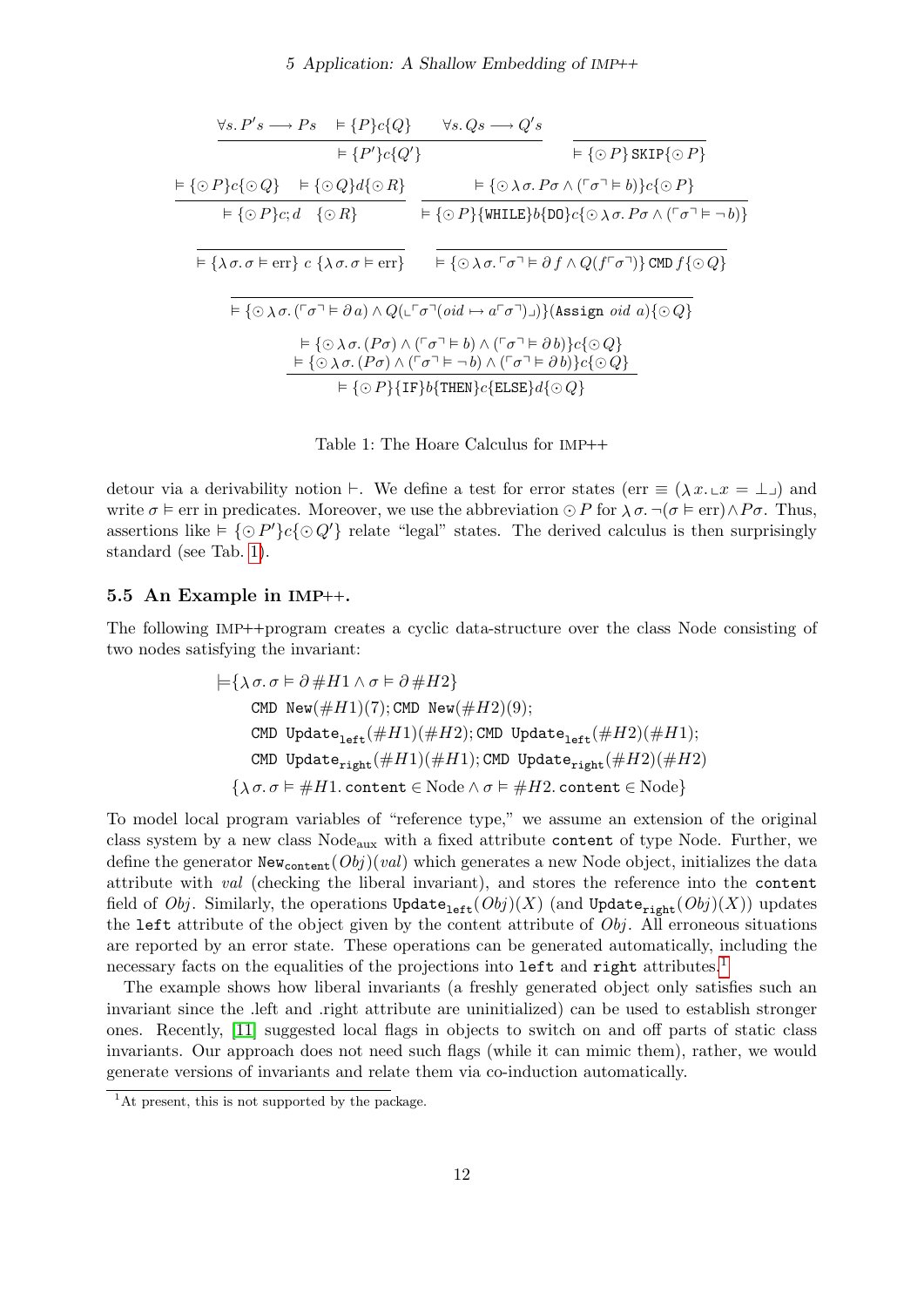#### 6 Conclusion

## 6 Conclusion

We presented an extensible universe construction supporting OO features such as subtyping and (single) inheritance. The construction is deeply intertwined with the concept of state. Class types are semantically explained via characteristic sets defined by greatest fixedpoints; these sets also give a semantics for class invariants. Various versions of invariants may be introduced and generated as well as their semantic relation be proven via co-induction. Thus, sufficient information may be generated in advance needed for proofs over programs building up object systems in an incremental way (locally neglecting global invariants that are used to described "consistent states" after a big step).

The universe-construction is supported by a package (developed as part of the HOL-OCL project [\[6\]](#page-13-6)). Generated theories on object systems can be applied for OO programming language embeddings using the shallow technique. For such a programming language representation, a notable simplification is achieved both with respect to meta-theoretic reasoning (i.e., deriving calculi) as well as for efficient deduction.

One might object that the universe construction described in Sec. [3](#page-2-0) and [4](#page-6-0) is entirely metatheoretic, thus not verifiable; and principles like conservative definitions are not applicable. However, while concepts like "the set of all HOL-types" are indeed not formalized in HOL, for each concrete type resulting from the construction a consistent theory is generated. If our construction or our implementation has an error, Isabelle will refuse to accept these definitions or the proofs. In [\[6\]](#page-13-6), an example suite of class diagrams is shown. The computation time for each of these models is below 2 minutes on recent hardware.

#### 6.1 Related Work

Work on OO semantics based on deep embeddings has been discussed earlier. For shallow embeddings, to the best of our knowledge, there is only [\[22\]](#page-14-9). In this approach, however, emphasis is put on a universal type for the method table of a class. This results in local "universes" for input and output types of methods and the need for reasoning on class isomorphisms. subtyping on objects must be expressed implicitly via refinement. With respect to extensibility of data-structures, the idea of using parametric polymorphism is partly folklore in HOL research communities; for example, extensible records and their application for some form of subtyping has been described in HOOL [\[16\]](#page-14-10). Since only  $\alpha$ -extensions are used, this results in a restricted form of class types with no coercion mechanism to  $\alpha$  Object.

Datatype packages have been considered mostly in the context of HOL or functional programming languages. Going back to ideas of Milner in the 70ies, systems like [\[13,](#page-14-11) [4\]](#page-13-7) build over a S-expression like term universe (co)-inductive sets which are abstracted to (freely generated) datatypes. Paulsons inductive package  $[21]$  also uses subsets of the ZF set universe i.

Recently, Huffman et al [\[9\]](#page-13-8) suggest a universe construction based on Scott's reflexive domains. Not really a package, merely a library construction, it helps to reflect the type constructor classes in Haskell-like languages.

The underlying encoding used by the loop tool [\[10\]](#page-13-9) and Jive [\[14\]](#page-14-13) shares same basic ideas with respect to the object model. However, the overall construction based on a closed world assumption and thus, not extensible. The support for class invariants is either fully by hand or axiomatic.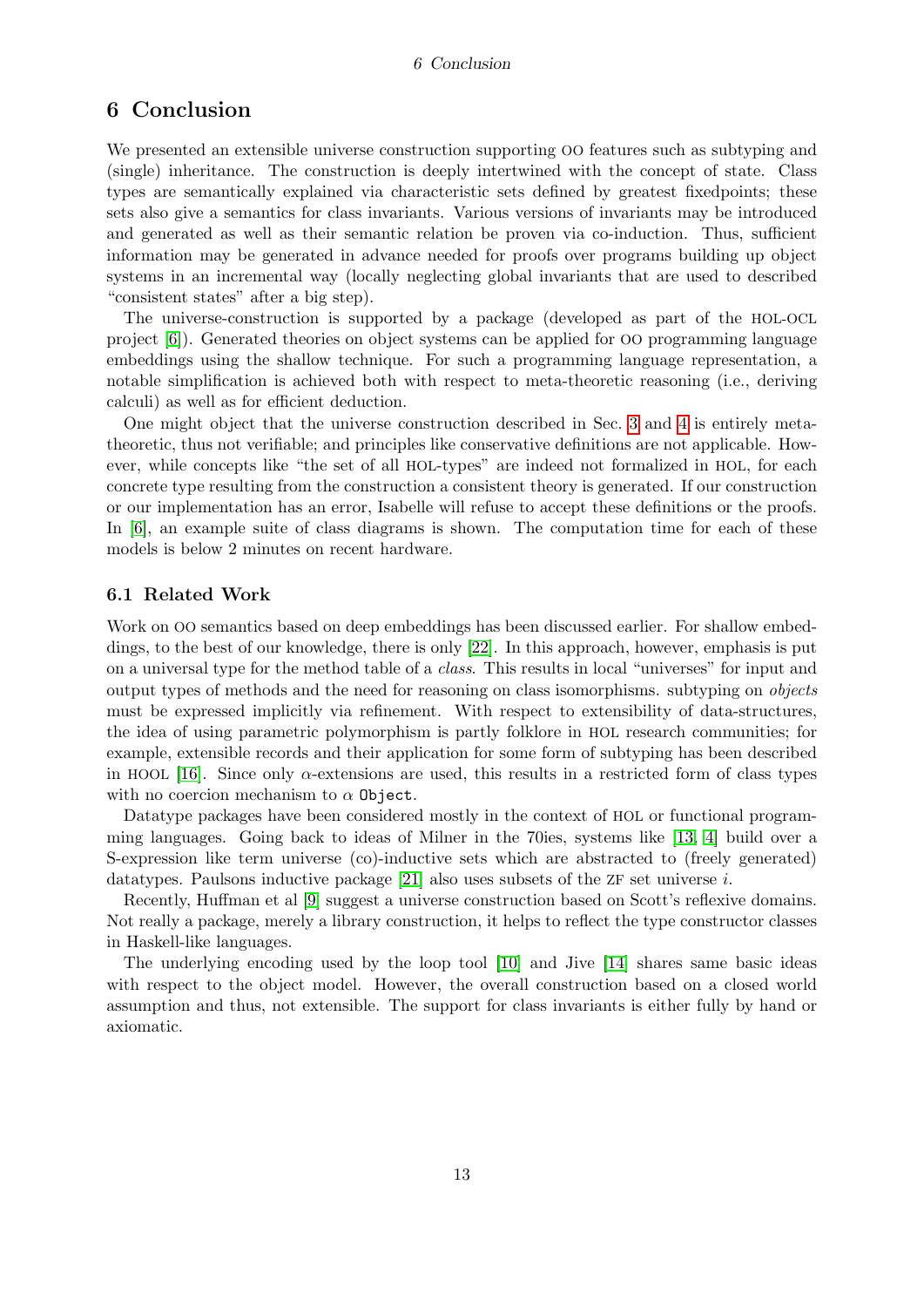#### 6.2 Future Work

We see the following lines of future research:

- Towards a Generic Package. The supported type language as well as the syntax for the co-induction schemes is fixed in our package so far. More generic support for the semantic infrastructure of languages like IMP++ is also desirable.
- Support for Inductive Constraints. By introducing measure-functions over object-structures, inductive datatypes can be characterized for defined measures of an object. This paves the way for the usual structural induction and well-founded recursion schemes,
- Support of built-in Co-recursion. Co-recursion can be used to define e.g., deep object equalities.
- Deriving VCG. Similar to the IMP-theory, verification condition generators for IMP++ programs can be proven sound and complete. This leads to effective program verification techniques based entirely on derived rules.

# References

- <span id="page-13-5"></span>[1] P. B. Andrews. An Introduction to Mathematical Logic and Type Theory: To Truth Through Proof. Academic Press, Orlando, 1986.
- <span id="page-13-0"></span>[2] M. Barnett, K. R. M. Leino, and W. Schulte. The Spec# programming system: An overview. In CASSIS 2004, LNCS, vol. 3362, pp. 49–69. Springer, 2004.
- <span id="page-13-4"></span>[3] D. Basin, H. Kuruma, K. Takaragi, and B. Wolff. Verification of a signature architecture with HOL-Z. In Formal Methods, LNCS, vol. 3582, pp. 269–285. Springer, 2005.
- <span id="page-13-7"></span>[4] S. Berghofer and M. Wenzel. Inductive datatypes in HOL—lessons learned in formal-logic engineering. In Y. Bertot, G. Dowek, A. Hirschowitz, C. Paulin, and L. Théry, eds., TPHOLs, LNCS, vol. 1690, pp. 19–36. Springer, 1999.
- <span id="page-13-3"></span>[5] A. D. Brucker, F. Rittinger, and B. Wolff. HOL-Z 2.0: A proof environment for Zspecifications. Journal of Universal Computer Science, 9(2):152–172, 2003.
- <span id="page-13-6"></span>[6] A. D. Brucker and B. Wolff. The HOL-OCL book. Tech. Rep. 525, ETH Zürich, 2006.
- <span id="page-13-1"></span>[7] S. Drossopoulou and S. Eisenbach. Describing the semantics of Java and proving type soundness. In J. Alves-Foss, ed., Formal Syntax and Semantics of Java, LNCS, vol. 1523, pp. 41–82. Springer, 1999.
- <span id="page-13-2"></span>[8] M. Flatt, S. Krishnamurthi, and M. Felleisen. A programmer's reduction semantics for classes and mixins. In J. Alves-Foss, ed., Formal Syntax and Semantics of Java, LNCS, vol. 1523, pp. 241–269. Springer, 1999.
- <span id="page-13-8"></span>[9] B. Huffman, J. Matthews, and P. White. Axiomatic constructor classes in isabelle/HOLCF. In J. Hurd and T. F. Melham, eds., TPHOLs, LNCS, vol. 3603, pp. 147–162. Springer, 2005.
- <span id="page-13-9"></span>[10] B. Jacobs and E. Poll. Java program verification at Nijmegen: Developments and perspective. In Software Security - Theories and Systems, LNCS, vol. 3233, pp. 134–153. Springer, 2004.